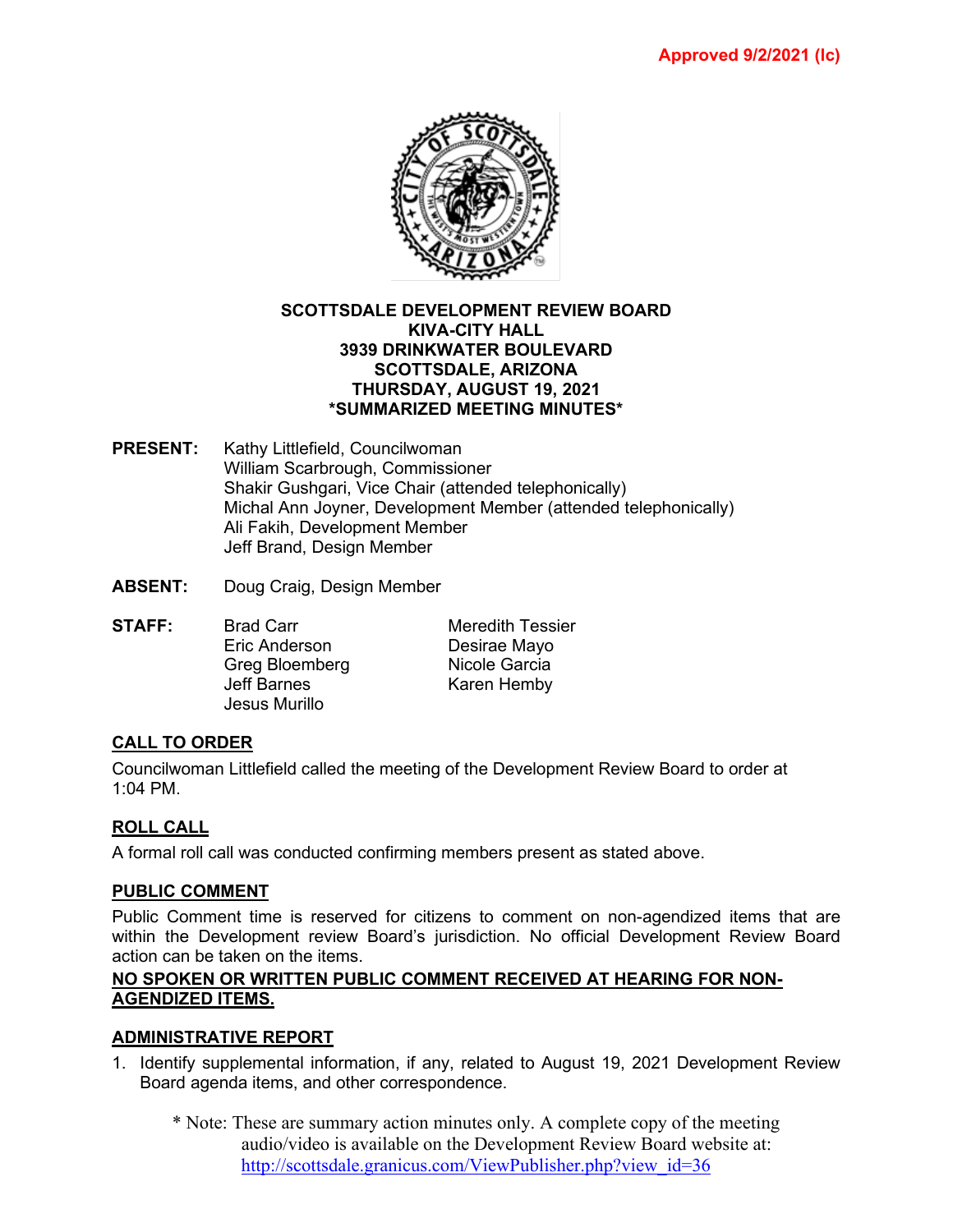## **MINUTES**

2. Approval of the August 5, 2021 Development Review Board Regular Meeting Minutes. **COMMISSIONER SCARBROUGH MOVED TO APPROVE THE AUGUST 5, 2021 DEVELOPMENT REVIEW BOARD MEETING MINUTES AS PRESENTED, 2ND BY BOARD MEMBER FAKIH. THE MOTION PASSED UNANIMOUSLY IN FAVOR BY COUNCILWOMAN LITTLEFIELD, COMMISSIONER SCARBROUGH, VICE CHAIR GUSHGARI, BOARD MEMBER JOYNER, BOARD MEMBER FAKIH AND BOARD MEMBER BRAND WITH A VOTE OF SIX (6) TO ZERO (0).**

### **CONTINUANCE AGENDA**

3. 55-DR-2019#2 (Silver King Office & Car Storage)

Request by applicant to continue the application to a hearing date to be determined in the future.

Staff contact person is Jeff Barnes, 480-312-2376. Owner – Alex Vanderhout, 480-767-3541.

**BOARD MEMBER BRAND MOVED TO CONTINUE 55-DR-2019#2 TO A DATE TO BE 2ND BY COMMISSIONER SCARBROUGH. UNANIMOUSLY IN FAVOR BY COUNCILWOMAN LITTLEFIELD, COMMISSIONER SCARBROUGH, VICE CHAIR GUSHGARI, BOARD MEMBER JOYNER, BOARD MEMBER FAKIH AND BOARD MEMBER BRAND WITH A VOTE OF SIX (6) TO ZERO (0).**

#### **CONSENT AGENDA**

4. 1-MP-2006#2 (One Scottsdale Planning Unit II MEDCP update) Request for approval of an update to the One Scottsdale Master Environmental Design Concept Plan (MEDCP) for Planning Unit II per zoning case 20-ZN-2002#3 located at 19701 N. Scottsdale Road. Staff contact person is Meredith Tessier, 480-312-4211.

Applicant contact person is Kurt Jones, 602-452-2729.

5. 3-PP-2021 (Legacy at DC Ranch)

Request for preliminary plat approval for a 9-lot subdivision, with amended development standards, on approximately 3.13 acres located at the southeast corner of E. Union Hills Drive and N. 92nd Place, with Single-family Residential, Planned Community District (R1- 7/PCD) zoning.

Staff contact person is Jesus Murillo, 480-312-7849. Engineer – Kimley-Horn, 602-944-5500**.** 

 **BOARD MEMBER BRAND MOVED TO APPROVE THE ITEMS ON THE CONSENT AGENDA 1-MP-2006#2 AND 3-PP-2021, 2ND BY COMMISSIONER SCARBROUGH. THE MOTION PASSED UNANIMOUSLY IN FAVOR BY COUNCILWOMAN LITTLEFIELD, COMMISSIONER SCARBROUGH, VICE CHAIR GUSHGARI, BOARD MEMBER JOYNER, BOARD MEMBER FAKIH AND BOARD MEMBER BRAND WITH A VOTE OF SIX (6) TO ZERO (0).**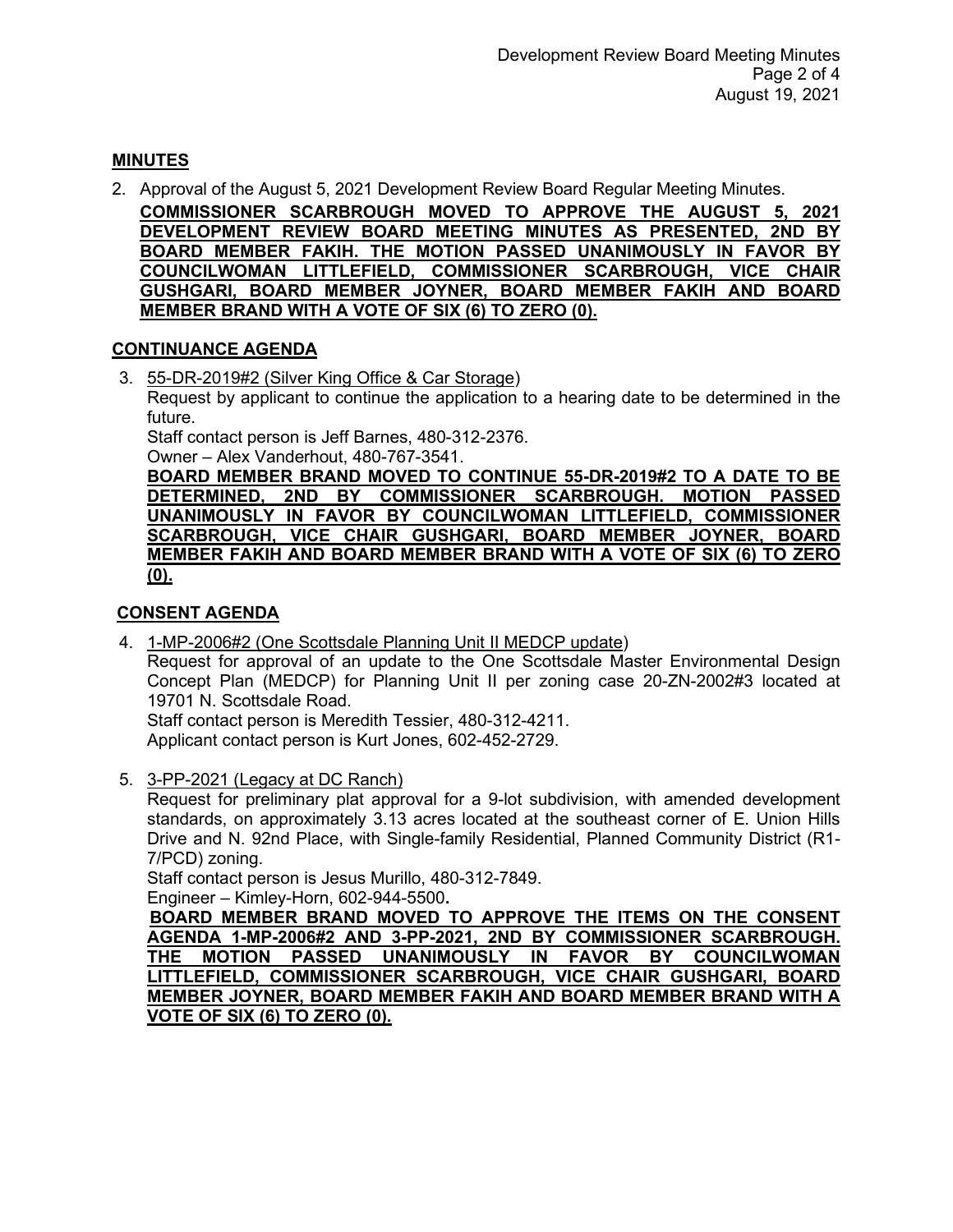#### **REGULAR AGENDA**

#### 6. 1-ZN-2021 (The Miller)

Pursuant to the requirements of the Planned Block Development (PBD) overlay district, the Development Review Board shall provide a recommendation to the Planning Commission and City Council regarding the Development Plan, including proposed development standards, for a zoning district map amendment from Highway Commercial (C-3) to Downtown/Downtown Multiple Use, Type 2, Planned Block Development, Downtown Overlay (D/DMU-2 PBD DO) for a new multi-family development consisting of 148 units on a +/- 1.7-acre site, located at 7570 E. 6th Avenue.

Staff Contact person is Greg Bloemberg, 480-312-4306.

Applicant contact person is John Berry, 480-385-2727.

**COMMISSIONER SCARBROUGH MOVED TO RECOMMEND APPROVAL OF THE DEVELOPMENT PLAN AND PROPOSED PROPERTY DEVELOPMENT STANDARDS FOR 1-ZN-2021 TO THE PLANNING COMMISSION AND CITY COUNCIL, 2ND BY BOARD MEMBER BRAND. THE MOTION PASSED UNANIMOUSLY IN FAVOR BY COUNCILWOMAN LITTLEFIELD, COMMISSIONER SCARBROUGH, VICE CHAIR GUSHGARI, BOARD MEMBER JOYNER, BOARD MEMBER FAKIH AND BOARD MEMBER BRAND WITH A VOTE OF SIX (6) TO ZERO (0).**

Request to speak cards: Sarah Bentley, Brenda Gallardo and Scott Stuart.

#### 7. 6-DR-2021 (DC Ranch Parcel T7 (Arcadia) - Sisso Tree Removal)

Request by applicant (Homeowners' Association) for approval of the replacement of 670 existing Sisso trees with an alternate tree species, within both common area tracts and private owner parcels, for a site with Single-family Residential, Planned Community District (R1-10 PCD) zoning, located at the northwest corner of E. Legacy Boulevard and N. Thompson Peak Parkway.

Staff Contact person is Jesus Murillo, 480-312-7849.

Applicant contact is Collectiv Landscape Architects, 602-358-7711.

**COUNCILWOMAN LITTLEFIELD MOVED TO DENY 6-DR-2021, 2ND BY BOARD MEMBER JOYNER. THE MOTION PASSED UNANIMOUSLY IN FAVOR BY COUNCILWOMAN LITTLEFIELD, COMMISSIONER SCARBROUGH, VICE CHAIR GUSHGARI, BOARD MEMBER JOYNER, BOARD MEMBER FAKIH AND BOARD MEMBER BRAND WITH A VOTE OF SIX (6) TO ZERO (0).**

Request to speak cards:

Ray Lucchesi – Amanda Sabean & Jonathan Dessawles donated time to Ray Luchessi.

Tim Johnson – Amy Lucchesi and Brian Sabean donated time to Tim Johnson.

Barry Chasse – Jennifer Gage and Sheila Clay donated time to Barry Chasse.

Thomas LaPorte – Rikki Chasse and Brandi D'Soula donated their time to Thomas LaPorte.

Scott Roberts, Anita Rogers, Tomas Galvin and Jeff Torczun.

Michael J. Norton, Wayne Goshkarian, and Kirk Kaprellan (last three telephonically)

#### **Board Member Fakih left the meeting at 4:00pm.**

**- MINUTES CONTINUED ON THE NEXT PAGE -**